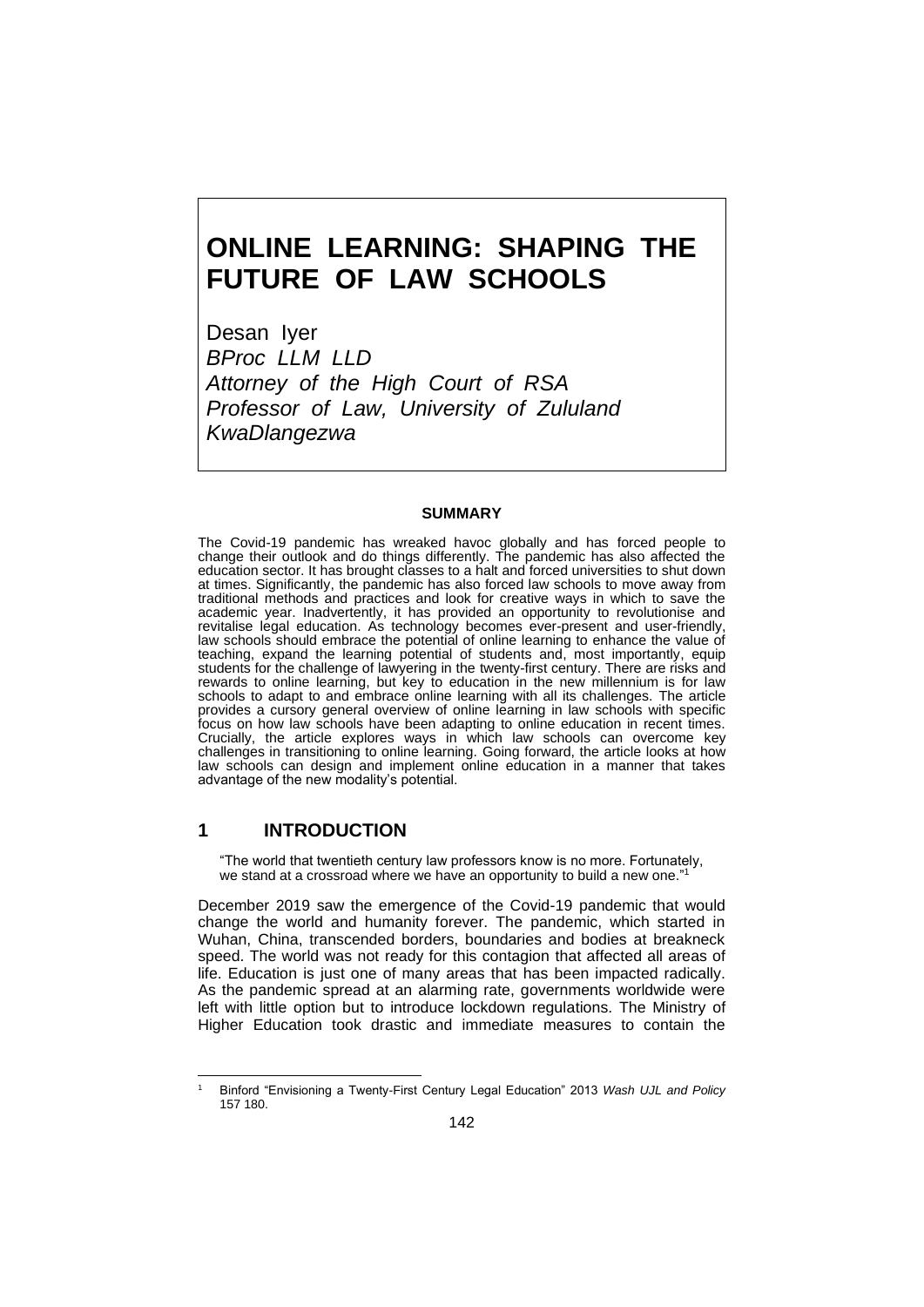spread of the virus by suspending academic activity across the country.<sup>2</sup> Many institutions, in an effort to save the academic year, resorted to online education to continue with the learning process in a safe and secure environment.<sup>3</sup> It was no different for law schools as learners and educators had to adapt to online learning within a short period.<sup>4</sup> The pressing need to implement and adapt to a contemporary modality of learning deprived many law schools of the opportunity to shape and assess effective online learning strategies.<sup>5</sup> The speed at which the pandemic spread and the expectation placed on digital platforms to save the academic year left very little time for schools to validate their efficacy. Going forward, there is an urgent need to evaluate the effectiveness of online learning in law schools, more so in light of their traditional or unchanging approach to education. Issues of educational equity, achievement gaps, preparedness, instructional design, communication lines, accessibility and resources are just some of the issues that need to be explored when assessing the effectiveness of online education – even beyond the pandemic. The article examines some of the key challenges in transitioning to online education and explores ways in which law schools can overcome them.

## **2 ONLINE LEARNING**

Unlike wealthier countries, low and middle-income countries like South Africa faced added afflictions in dealing with the sudden changed scenario of education, as fractured technical infrastructure, academic incompetence and lack of resources existed long before the pandemic.<sup>6</sup> However, in light of the pandemic, the pedagogical shift from traditional mode to the modernised approach to teaching, namely online education, was inevitable. The urgent need to rethink, revamp and redesign a traditional formal education system, in addition to mending a fractured education system, created unforeseen challenges but also exciting opportunities. In the past, online education (also commonly referred to as e-learning or digital learning) was seen as part of non-formal education, but current circumstances have seen it gradually take its place in the formal system.<sup>7</sup> Online learning is learning that takes place

4 *Ibid*.

<sup>&</sup>lt;sup>2</sup> On 30 April 2020, Dr Blade Nzimande, Minister of Higher Education, Science and Innovation, delivered a wide-ranging statement on the state of higher education in the context of the Covid-19 pandemic. In an effort to slow down the spread of the virus, save lives and possibly save the 2020 academic year, he announced that all campus-based academic activity throughout the PSET sector be suspended during the level-4 lockdown period.

<sup>&</sup>lt;sup>3</sup> Khalil, Mansour and Fadda "The Sudden Transition to Synchronized Online Learning During the COVID-19 Pandemic in Saudi Arabia: A Qualitative Study Exploring Medical Students' Perspectives" 2020 *BMC Med Educ* 285.

<sup>5</sup> Behbehani "Moving Education out of the Industrial Era: How the Pandemic is Reshaping Global Learning" (10 November 2020) [http://insights.samsung.com/2020/11/10/how-the](http://insights.samsung.com/2020/11/10/how-the-pandemic-is-reshaping-global-learning/)[pandemic-is-reshaping-global-learning/](http://insights.samsung.com/2020/11/10/how-the-pandemic-is-reshaping-global-learning/) (accessed 2021-02-10).

<sup>6</sup> Thomas "Coronavirus and Challenging Times for Education in Developing Countries" 2020 *Brookings* 13.

<sup>7</sup> Mishra, Gupta and Shree "Online Teaching-Learning in Higher Education During Lockdown Period of COVID-19 Pandemic" 2020 *International Journal of Educational Research Open*  5.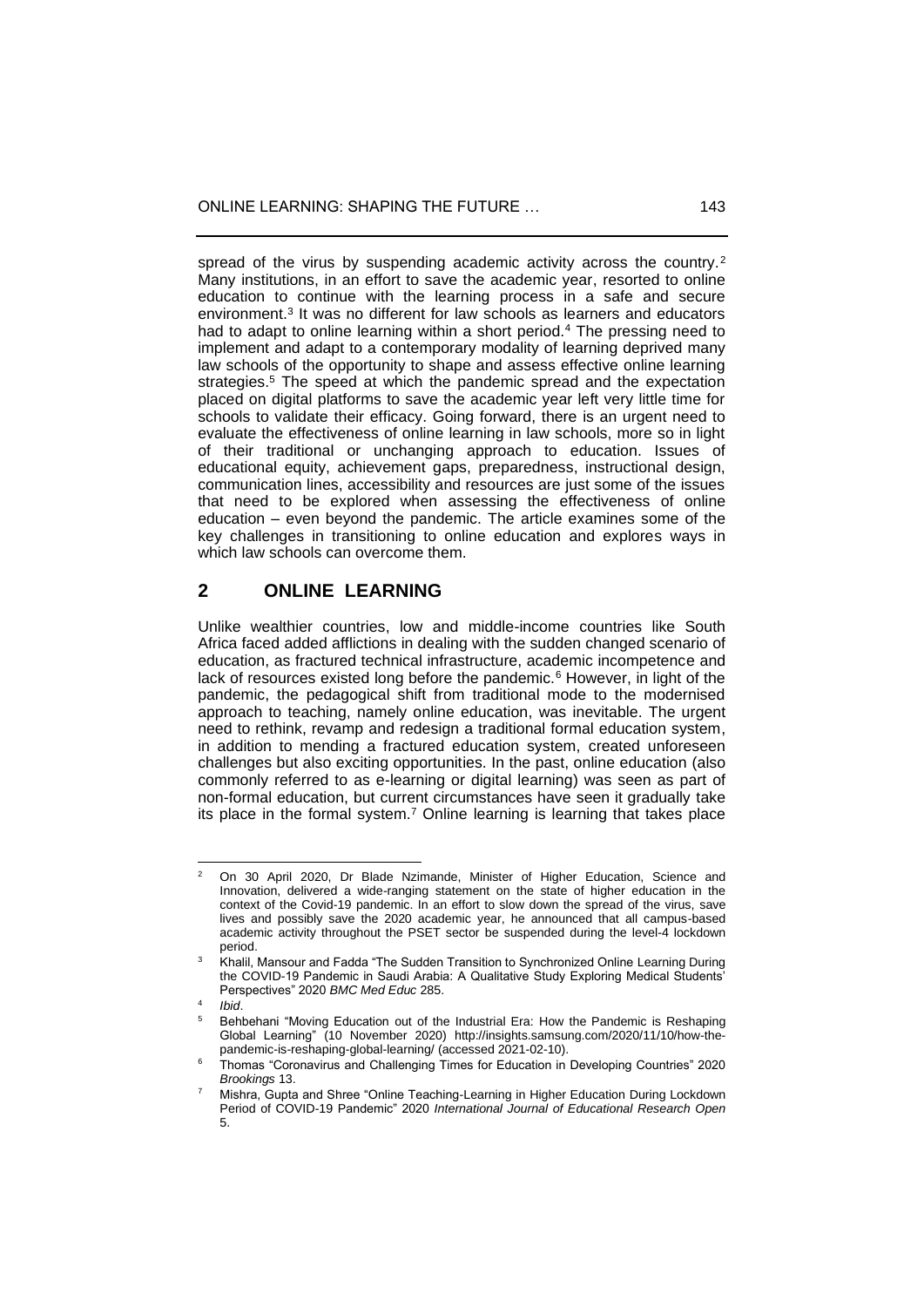over the Internet and across distance rather than in a traditional classroom.<sup>8</sup> Online education can be classified as synchronous or asynchronous.<sup>9</sup> The former allows for "live" interactions between parties while the latter also involves the use of technology but in a delayed form of transmission.<sup>10</sup> The benefits of synchronous and asynchronous learning are limitless. Synchronous online learning allows lecturers to simulate a classroom environment with live interactions in the form of lectures, meetings, study groups and consultations taking place between lecturer and student.<sup>11</sup> Asynchronous online learning allows for different teaching techniques to achieve different learning outcomes; benefits include that students can access presentations from all over the world, lecturers can produce prerecorded material for students, and students can interact among themselves and their lecturers through discussion forums, wikis and other online technologies.<sup>12</sup> Online instructional methods have generally been regarded as effective tools for learning.<sup>13</sup> There is no disputing that law schools have always been rich in tradition and have prided themselves on a conventional way of doing things but the pandemic and ongoing difficulties have inadvertently provided the ideal platform for online learning to flourish.<sup>14</sup>

# **3 OVERCOMING THE CHALLENGES OF ONLINE LEARNING**

The Covid-19 pandemic has emphasised the digital rift among South African students as many of them come from remote areas or disadvantaged backgrounds, where internet access is limited.<sup>15</sup> Access to the Internet and technology is greater in developed American and European countries than in South Africa where the digital divide has been noticeable in recent years.<sup>16</sup> The digital divide goes beyond just being technological in nature as social, economic, cultural and political factors also play a key role.<sup>17</sup> What is required is that key role players such as the community, businesses and relevant stakeholders come together to address the digital divide.<sup>18</sup> While such challenges may hinder the e-learning process, exploring pathways such as the provision of free data bandwidth, free online resources and the

<sup>&</sup>lt;sup>8</sup> Mpungose "Emergent Transition From Face-To-Face to Online Learning in a South African University in the Context of the Coronavirus Pandemic" 2020 *Humanit Soc Sci Commun* 113.

<sup>9</sup> Khalil *et al* 2020 *BMC Med Educ* 285.

<sup>10</sup> *Ibid*.

Pistone "Law Schools and Technology: Where We Are and Where We Are Heading" 2015 *Journal of Legal Education* 587.

<sup>12</sup> *Ibid*.

<sup>13</sup> Khalil *et al* 2020 *BMC Med Educ* 285.

<sup>14</sup> *Ibid*.

Davids "Maybe the Coronavirus Will Set SA on a Path to a More Equitable Education System" (27 March 2020) [https://m.news24.com/Columnists/GuestColumn/opinion-maybe](https://m.news24.com/Columnists/GuestColumn/opinion-maybe-the-coronavirus-will-set-south-africa-on-the-path-to-a-more-equitable-education-system-20200327)[the-coronavirus-will-set-south-africa-on-the-path-to-a-more-equitable-education-system-](https://m.news24.com/Columnists/GuestColumn/opinion-maybe-the-coronavirus-will-set-south-africa-on-the-path-to-a-more-equitable-education-system-20200327)[20200327](https://m.news24.com/Columnists/GuestColumn/opinion-maybe-the-coronavirus-will-set-south-africa-on-the-path-to-a-more-equitable-education-system-20200327) (accessed 2020-11-08).

<sup>16</sup> Van Deursen and Van Dijk "The First-Level Digital Divide Shifts From Inequalities in Physical Access to Inequalities in Material Access" 2019 *New Media Soc* 354‒375.

Selwyn "Minding Our Language: Why Education and Technology Is Full of Bullshit ... And What Might Be Done About It" 2016 41(3) Learning, Media and Technology 437-443

<sup>18</sup> Mpungose 2020 *Humanit Soc Sci Commun* 113.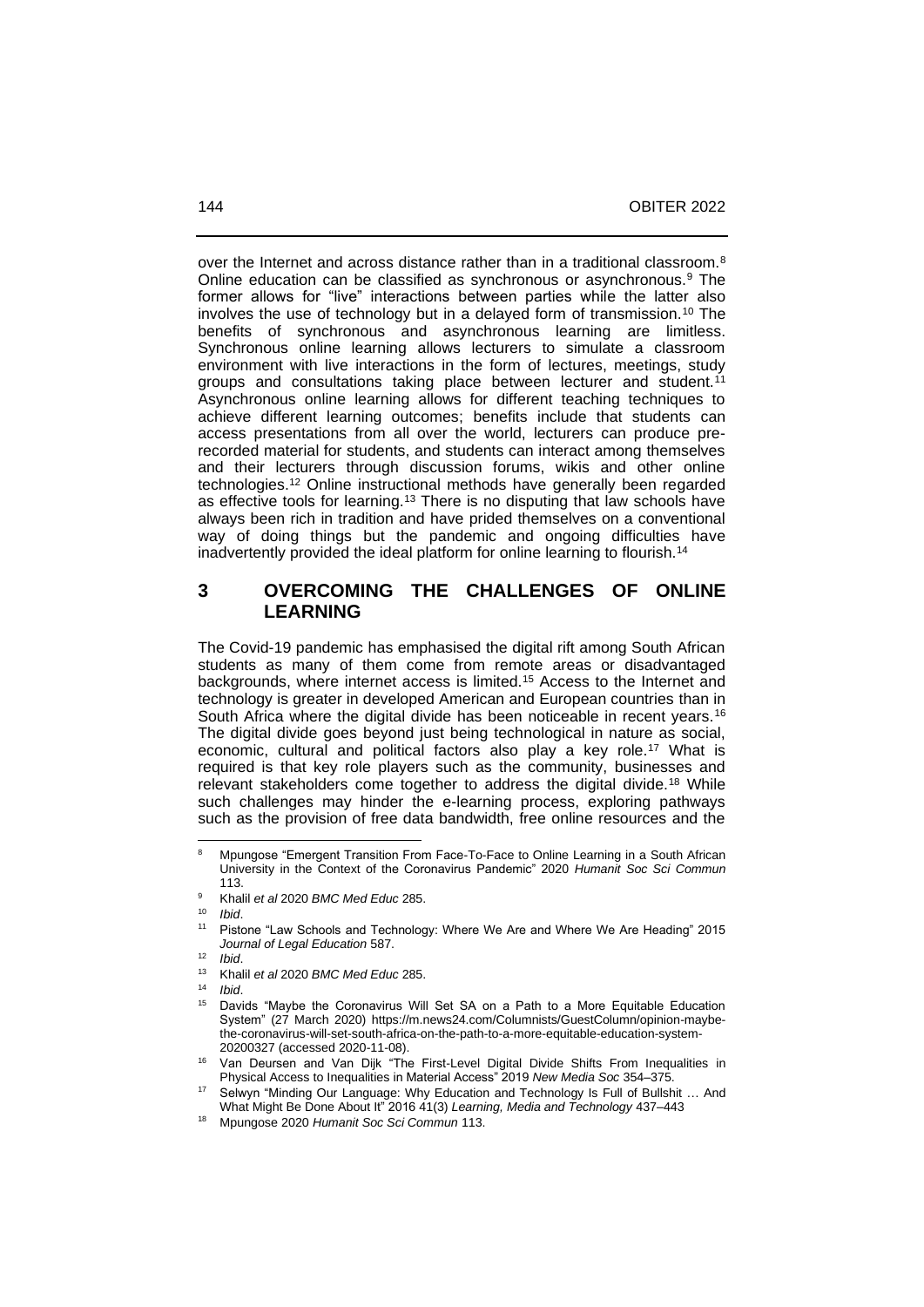use of an information centre can assist in realising effective online learning.<sup>19</sup> In a recent study involving medical students who had transitioned from faceto-face to online learning, it emerged that although online education worked for the majority of students, in adopting the new system, many of them encountered challenges such as technical deficits, poor internet connection and lack of basic computer skills. <sup>20</sup> Many of the participants' experiences were also influenced by different learning styles, their characteristics, and uncertainty in adapting to a new learning modality, quality assurance issues and levels of engagement in online classes.<sup>21</sup> Competence in online learning varies from student to student and so it is important that universities cater for capacity building in respect of the use of software and learning management systems.<sup>22</sup> It can be a daunting task for students to adapt to new methods of teaching and assessment, and the loss of social contact and a supportive environment can create anxiety and panic. Fear of the unknown can affect some students negatively, causing them to be more conservative and resistant to change.<sup>23</sup> The challenge for any law school in fully transitioning to online learning is to ensure that students' feelings of isolation and fear of the unknown are minimised.<sup>24</sup>

 Students who are shy or unobtrusive tend to battle in expressing themselves in a classroom setting. Online education has the potential to create an environment where students with different personalities and from diverse backgrounds can flourish.<sup>25</sup> In this regard, introverts who find it difficult to participate in the classroom may find it easier to express themselves in online forums.<sup>26</sup> Students who are hampered by communication difficulties in the classroom can seek clarity and supplement their basic understanding of content at their own pace and in their own time using technology. Technological tools provide the platform to enhance communication and facilitate feedback.<sup>27</sup> Online streaming allows for more personal, one-on-one interactions with lecturers if required and greater flexibility in terms of time management, as well as constant and instantaneous feedback and clarification when required. The option of uploading recorded lessons can be beneficial if a student has missed a class or just wishes to recap or prepare for an assessment. Online learning allows students to construct and manage their own learning, which in turn develops critical thinking skills and more importantly, research skills required for tertiary readiness.<sup>28</sup>

<sup>19</sup> *Ibid*.

<sup>20</sup> Khalil *et al* 2020 *BMC Med Educ* 285.

 $\frac{21}{22}$  *Ibid.* 

<sup>22</sup> *Ibid*.

Watts "Synchronous and Asynchronous Communication in Distance Learning: A Review of the Literature" 2016 *Quarterly Review of Distance Education* 23‒32.

McCrimmon, Vickers and Parish "Online Clinical Legal Education: Challenging the Traditional Model" 2016 *International Journal of Clinical Legal Education* 565.

<sup>&</sup>lt;sup>25</sup> Kerr "Why We All Want to Work: Towards a Culturally Based Model For Educational Change" 2005 36(6) British Journal of Educational Technology 1005-1016.

<sup>26</sup> Cloete "Technology and Education: Challenges and Opportunities" 2017 *HTS Theological Studies* 3.

 $\frac{27}{28}$  *Ibid.* 

<sup>28</sup> *Ibid*.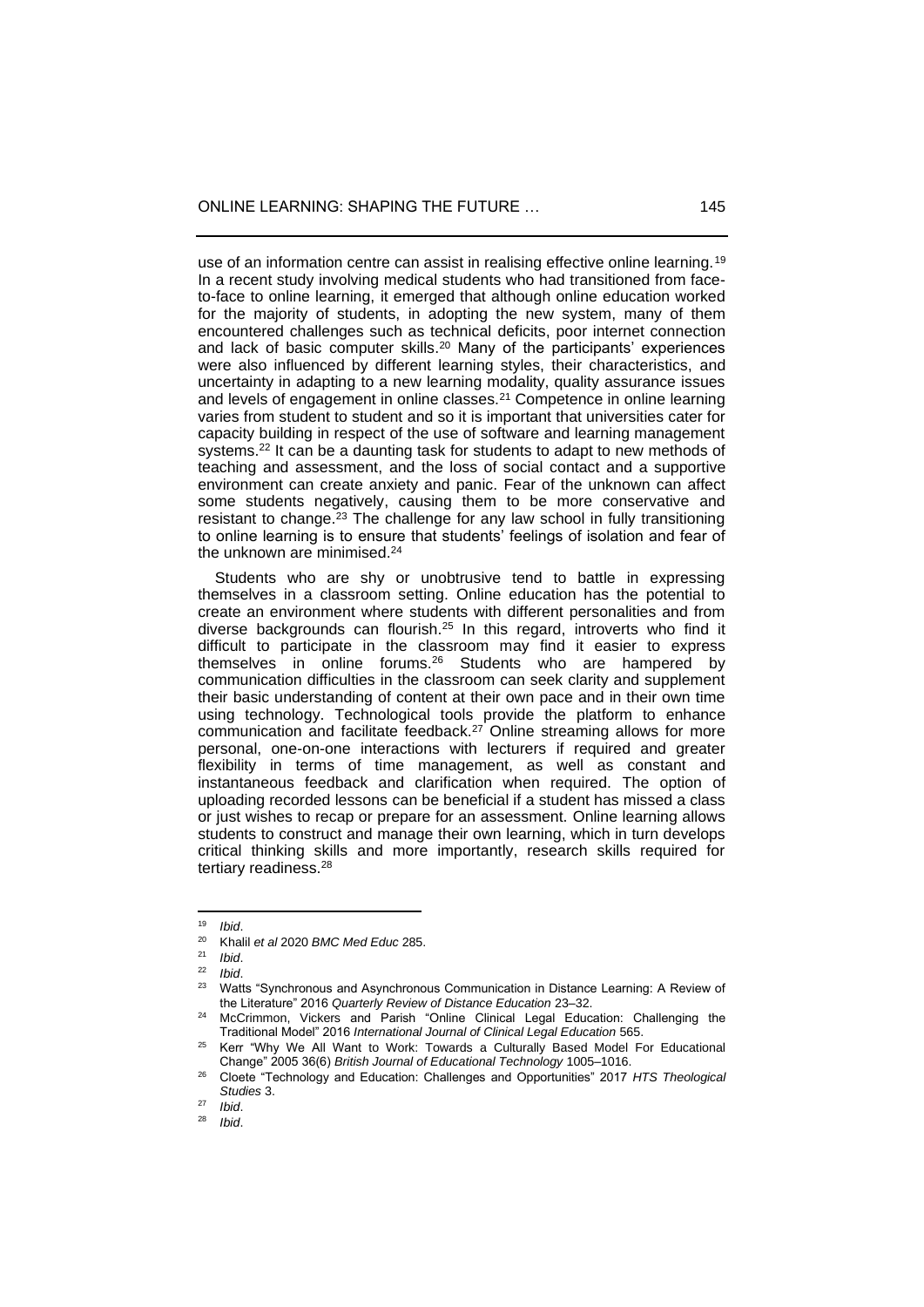As technology has the potential to provide students with a new learning environment, the workplace can also be brought to the classroom and simulate real-life experiences. Breakthrough technology such as virtual and augmented reality (VR/AR) has the potential to transform online learning in significant ways.<sup>29</sup> AR and VR are three-dimensional immersive technologies that encourage creativity, discovery and interaction in the learning process.<sup>30</sup> VR allows a simulated environment to come alive and the use of headsets allows users to immerse themselves in a computer-generated environment.<sup>31</sup> Augmented reality, which is more advanced, allows computer images to be superimposed onto the user's view of the real world, and combines real-world scenarios with other relevant information to create a truly immersive experience.<sup>32</sup> Students can use their senses such as sight and hearing to connect their learning to the real world.<sup>33</sup> VR can be used to simulate working in different environments without some of the risks attached to a real-life situation while AR relays information directly to the user.<sup>34</sup> For law students, VR and AR can deliver rich experiential learning. It can allow them to explore the practical side through a safe, user-friendly environment. Even in instances where clinical and practical legal training is not possible at law clinics, VR and AR allow students to complete practical tasks in a simulated environment without losing the importance of skill training in a legal environment. Students can explore any location on the map and a trip to the Constitutional Court or legal firm is possible without spending time making arrangements or incurring the usual costs of transport and accommodation. Using sight and sound in a real experience provides an unforgettable journey that can never be achieved in a classroom setting. A virtual learning environment can be a welcome change to the traditional setting and instructional form and can provide fun, entertainment and enthusiasm, taking learning to the next level.<sup>35</sup>

 It is understandable that some students may be unwilling to embrace online learning as a result of their commitments and a fear of the unknown. However, many students juggle different commitments and prefer to study at a time and place that suits them.<sup>36</sup> Students living in remote or rural areas where universities are some distance away, sometimes find it more opportune and financially viable to study online.<sup>37</sup> Surprisingly, Africa has now become the fastest e-leaning market in the world with internet users increasing by 20 per cent between 2017 and 2018.<sup>38</sup> With more and more students being unable to access traditional campuses owing to finances, distance and family commitments, online education has become the solution

<sup>&</sup>lt;sup>29</sup> Marr "The 5 Biggest Virtual and Augmented Reality Trends in 2020 Everyone Should Know About" 2020 *Enterprise Tech* 10.

<sup>30</sup> *Ibid*.

<sup>31</sup> *Ibid*.

<sup>32</sup> Marr 2020 *Enterprise Tech* 10.

 $\frac{33}{34}$  *Ibid.* 

<sup>34</sup> *Ibid*.

<sup>35</sup> *Ibid*.

<sup>36</sup> McCrimmon *et al* 2016 *International Journal of Clinical Legal Education* 565.

 $\frac{37}{38}$  *Ibid.* 

See article by Texila American University "Growth Online Education in Africa is on the Rise" (undated)<http://zm.tauedu.org/growth-of-online-education-in-africa-is-on-the-rise/> (accessed 2021-02-10).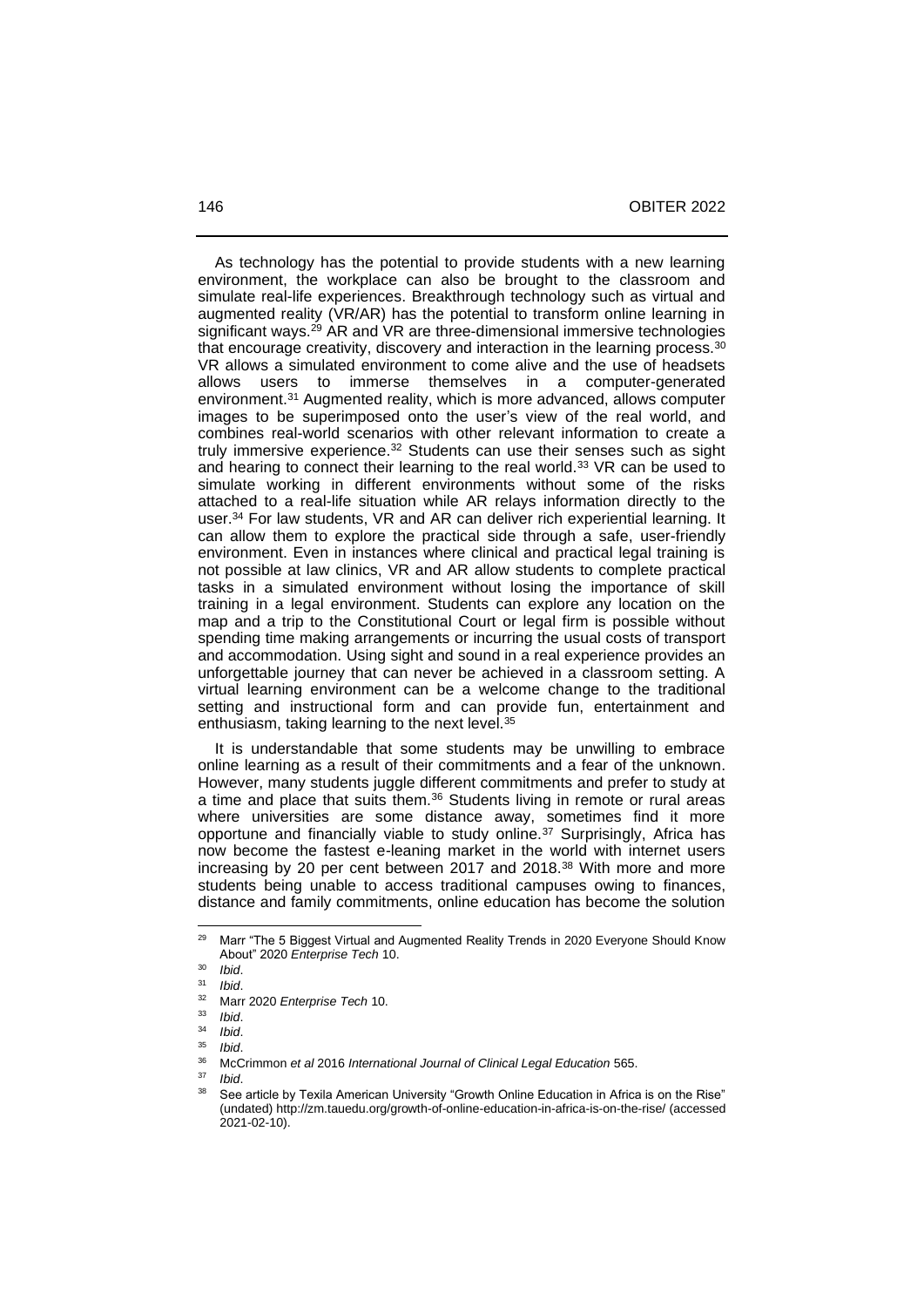for students who want higher education but face difficulties.<sup>39</sup> Because laptop ownership is lower in Africa than in other parts of the world, and broadband infrastructure is still marginal, online learning can continue mostly on mobile devices in years to come.<sup>40</sup> The increased processor speeds of mobile devices makes the use of applications just as accessible as from desktop or laptop computers. Mobile development in African countries coupled with affordable smartphones and mobile data plans will now enable Africans, especially those living in remote areas, to overcome the issue of poor landline infrastructure.<sup>41</sup> Circumstances may have provided the ideal opportunity for universities to concentrate on the design of teaching materials and technological solutions for use on cellular phones/mobile devices and other technological instruments.<sup>42</sup> Government also has a key role to play in addressing the spectrum shortfall as together with service providers they can fast-track the resolution of uninterrupted, stable and fast internet connectivity, including the mass roll-out of 4G and 5G connectivity, which is critical for students interfacing with online learning.<sup>43</sup> The unequal socio-economic fabric of South Africa furthermore demands that higher education institutions continue to address demands that reverberate around curriculum reform, equality of access, africanisation and decolonisation of knowledge, funding, racism, demographic representation and responsiveness to the industry, among others. The transition to online learning must be addressed in conjunction with other key areas that require attention. It is thus crucial to understand the complex nature of technology and how it is linked to other socio-economic spheres before integrating it effectively into quality education.<sup>44</sup>

 A successful transition to online education requires law schools to review their e-learning or online learning policies constantly to keep abreast of changes and address the needs of the student and lecturer.<sup>45</sup> A transition to online learning and use of technology requires not only a focus on the delivery mode but also the incorporation of technology into the curriculum, offering specialist law and technology courses and arranging access to various software programs.<sup>46</sup>

<sup>39</sup> *Ibid*.

Trines "Educating the Masses: The Rise of Online Education in Sub-Saharan Africa and<br>South Asia" (14 August 2018) World Education News & Reviews South Asia" (14 August 2018) *World Education News &* <http://wenr.wes.org/2018/08/educating-the-masses-the-rise-of-online-education> (accessed 2020-11-10).

<sup>41</sup> See article by Texila American University [http://zm.tauedu.org/growth-of-online-education](http://zm.tauedu.org/growth-of-online-education-in-africa-is-on-the-rise/)[in-africa-is-on-the-rise/.](http://zm.tauedu.org/growth-of-online-education-in-africa-is-on-the-rise/)

See UNESCO Global Education Monitoring Report, 2020 [https://en.unesco.org/gem](https://en.unesco.org/gem-report/report/2020/inclusion)[report/report/2020/inclusion](https://en.unesco.org/gem-report/report/2020/inclusion) (accessed 2020-11-10).

Vermeulen "ICASA Sets Date for 4G and 5G Spectrum Auction in South Africa" (3 September 2020) [https://mybroadband.co.za/news/cellular/366146-icasa-sets-date-for-](https://mybroadband.co.za/news/cellular/366146-icasa-sets-date-for-4g-and-5g-spectrum-auction-in-south-africa.html)[4g-and-5g-spectrum-auction-in-south-africa.html](https://mybroadband.co.za/news/cellular/366146-icasa-sets-date-for-4g-and-5g-spectrum-auction-in-south-africa.html) (accessed 2020-11-11).

<sup>44</sup> Cloete 2017 *HTS Theological Studies* 3.

<sup>45</sup> Swartz, Ivancheva, Czerniewicz and Morris "Between a Rock and a Hard Place: Dilemmas Regarding the Purpose of Public Universities in South Africa" 2019 *High Education* 567– 583. Also see Mpungose 2020 *Humanit Soc Sci Commun* 113.

<sup>46</sup> Goodenough "Developing an E-Curriculum: Reflections on the Future of Legal Education and on the Importance of Digital Expertise" 2013 *Chicago-Kent Law Review Paper* <https://ssrn.com/abstract=2255005> (accessed 2020-11-12) 13‒13.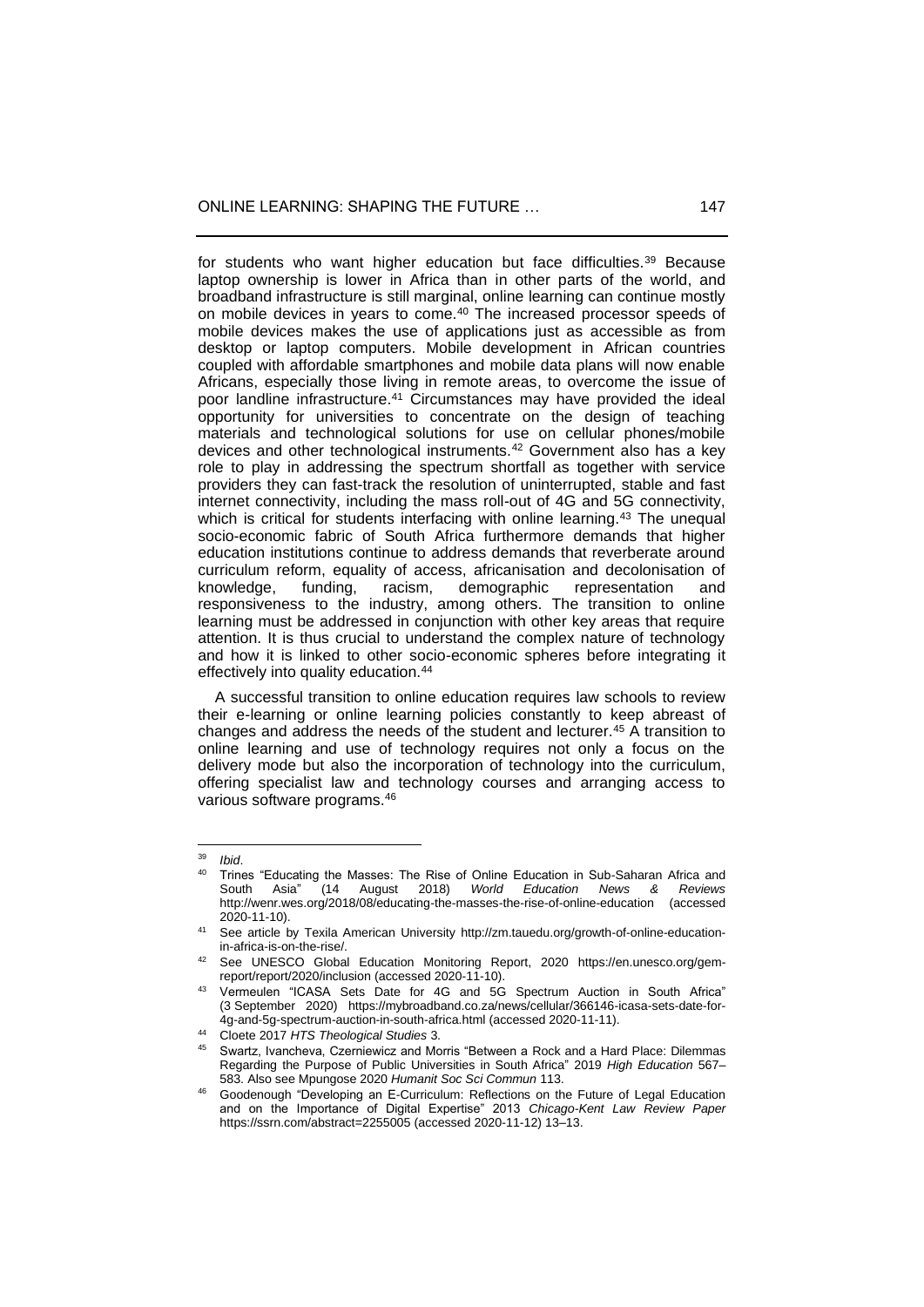# **4 THE WAY FORWARD FOR LAW SCHOOLS**

The pandemic has forced the hand of law schools worldwide into rethinking and reimagining the old ways of transmitting knowledge. The sudden change has forced most places of learning to take education beyond the four walls of the classroom as the demand continues to grow for immediate digital transformation, modification of processes and innovation as well as flexible teaching and assessment methods.<sup>47</sup>

 Anthony Salcito, Vice-President of Education at Microsoft stated that "the classroom, as we know it for centuries, will be re-imagined".<sup>48</sup> He said that technology has changed the world and students want to learn in a way that suits them.<sup>49</sup>

"I think we will see a shift where schools will create a foundation of inclusive, flexible, data driven buildings and spaces that will enable students to learn beyond those walls." 50

He asked that governments shift their thinking away from the traditional testing and curriculums to a more modernised personal approach where each student's personal needs, passion and talent is unleashed. The new breed of students are called "digital natives"; they have been born or raised in a world of technology so making the transition at university level may not be as difficult for them as some critics may think.<sup>51</sup>

 The demand for core skill sets such as creativity and innovation in the digital age now requires a re-evaluation of the traditional approaches to educating future lawyers.<sup>52</sup> In the past, many professional bodies in South Africa have highlighted the disjuncture between legal education and professional demands. There has been a clarion call for more well-rounded graduates who display readiness for practice in the twenty-first century.<sup>53</sup> The national LLB review, which was mandated by the Council of Higher Education in 2012, highlighted a key challenge in the standards document, which was the need for LLB programmes to be responsive to ever-evolving technology. The issue of technological competence is now seen as an integral component of any LLB programme and law students are expected to be able to solve legal problems at the click of a button. The progress made in respect of online learning, as a result of the pandemic, should be seen as

See UNESC[O https://en.unesco.org/gem-report/report/2020/inclusion.](https://en.unesco.org/gem-report/report/2020/inclusion)

See Yates-Roberts "Technology Will Personalize Education, Says Anthony Salcito" (23 January 2020) Discussing the keynote address by the vice-president of Microsoft at the 2020 Bett Show [https://news.microsoft.com/en-gb/2020/01/23/bett-2020-students-will-use](https://news.microsoft.com/en-gb/2020/01/23/bett-2020-students-will-use-tech-to-embrace-seamless-learning-says-microsofts-anthony-salcito/)[tech-to-embrace-seamless-learning-says-microsofts-anthony-salcito/](https://news.microsoft.com/en-gb/2020/01/23/bett-2020-students-will-use-tech-to-embrace-seamless-learning-says-microsofts-anthony-salcito/) (accessed 2021-01- 28).

 $^{49}$  *Ibid.*<br> $^{50}$  *Ibid.* 

<sup>50</sup> *Ibid*.

<sup>51</sup> Pistone 2015 *Journal of Legal Education* 587.

 $52$  Fenwick, Kaal, Wulf, Vermeulen and Erik "Legal Education in the Blockchain Revolution" 2017 Legal Studies Research Paper No 17‒05 <https://ssrn.com/abstract=2939127> (accessed 2020-11-08).

<sup>53</sup> Van Niekerk "The Four Year Undergraduate LLB: Where to From Here?" 2013 34(3) *Obiter* 533.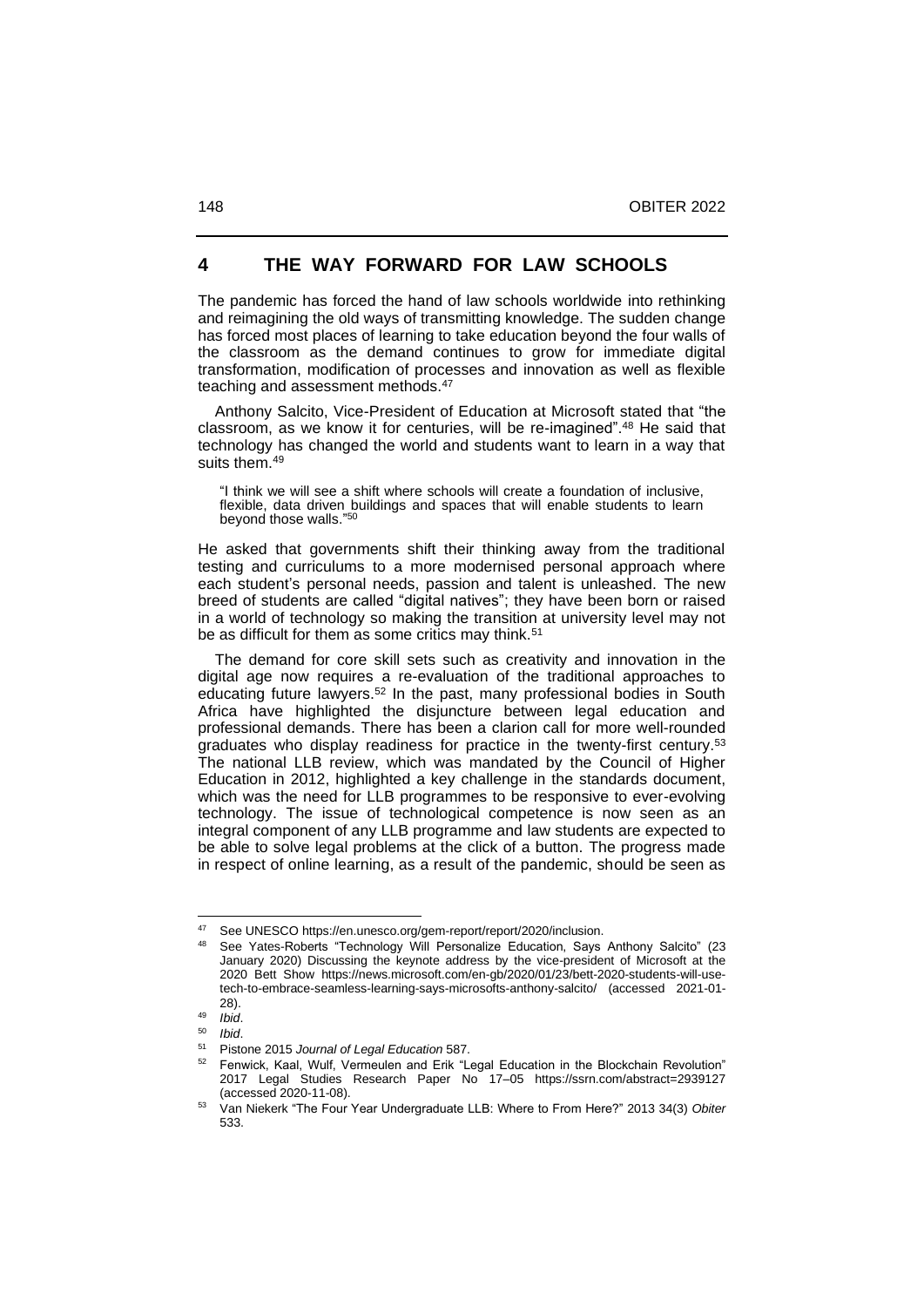the kick-start that was needed to prepare law students for the twenty-firstcentury technology-based employment.

 A transition to online learning and use of technology requires not only a focus on the delivery mode but also the incorporation of technology into the curriculum, offering specialist law and technology courses and arranging access to various software programs.<sup>54</sup> From a practical perspective, technology can be infused into the curriculum in many ways. Assignments and post-graduate study topics can focus on new-age lawyering areas such as data security, digital drafting, e-discovery and legal analytics; and students should be urged to submit their work via online platforms rather than in hardcopy. Technology competence can also be integrated into the curriculum by linking it to course electives, upper-level technology courses or stand-alone modules such as Legal Skills or Legal Practice, where it can form part of an ethical requirement or professional skill.<sup>55</sup> Online education has benefits in terms of time allocation and management, as it allows lecturers to spend less time on the normal day-to-day tasks that they traditionally engage in, such as marking, setting assessments, tracking progress, and preparing reports, among others.<sup>56</sup> Lecturers and students can take their teaching and learning out of the physical classroom and onto an online classroom platform where they can collaborate with others in different locations, places and contexts.<sup>57</sup> The New York Bar Association Task Force, in its report on the future of the legal profession, focused extensively on the role of technology in practice and recommended that law schools and firms commence or increase the training of lawyers in the use of technology.<sup>58</sup> The report went on to recommend that law schools increase their offerings on technology and incorporate crucial areas such as online legal research, e-discovery, document management technology, technology in the courtroom and project management into the curriculum.<sup>59</sup> Crucially, the report highlighted the importance of technology in helping lawyers work faster, more efficiently, find better solutions to legal problems, compete more effectively in the marketplace and work consistently. <sup>60</sup> Law schools need to become creative and innovative by redesigning their curriculums to include technology in their course offerings, offer training programmes that create opportunities for student activities and look at the benefits of a "cyber clinic" to facilitate live-client clinical experience.<sup>61</sup>

<sup>54</sup> Goodenough 2013 *Chicago-Kent Law Review Paper* <https://ssrn.com/abstract=2255005>  $13 - 13$ .

<sup>55</sup> O'Leary "Smart Lawyering: Integrating Technology Competence Into the Legal Practice Curriculum" 2021 *University of New Hampshire Law Review* 201.

Levin and Schrum "Using Systems Thinking to Leverage Technology for School Improvement: Lessons Learned From Award-Winning Secondary Schools/Districts" 2013 *Journal of Research on Technology in Education* 29–51.

<sup>57</sup> McKnight, O'Malley, Ruzic, Horsley, Franey and Bassett "Teaching in a Digital Age: How Educators Use Technology to Improve Student Learning" 2016 *Journal of Research on*  **Technology in Education 194-211.** 

See New York State Bar Association "Report of the Task Force on the Future of the Legal Profession" (2 April 2011) <https://archive.nysba.org/futurereport/> (accessed 2022-02-27) 2.

New York State Bar Association <https://archive.nysba.org/futurereport/> 9.

New York State Bar Association <https://archive.nysba.org/futurereport/> 13.

New York State Bar Association <https://archive.nysba.org/futurereport/> 35.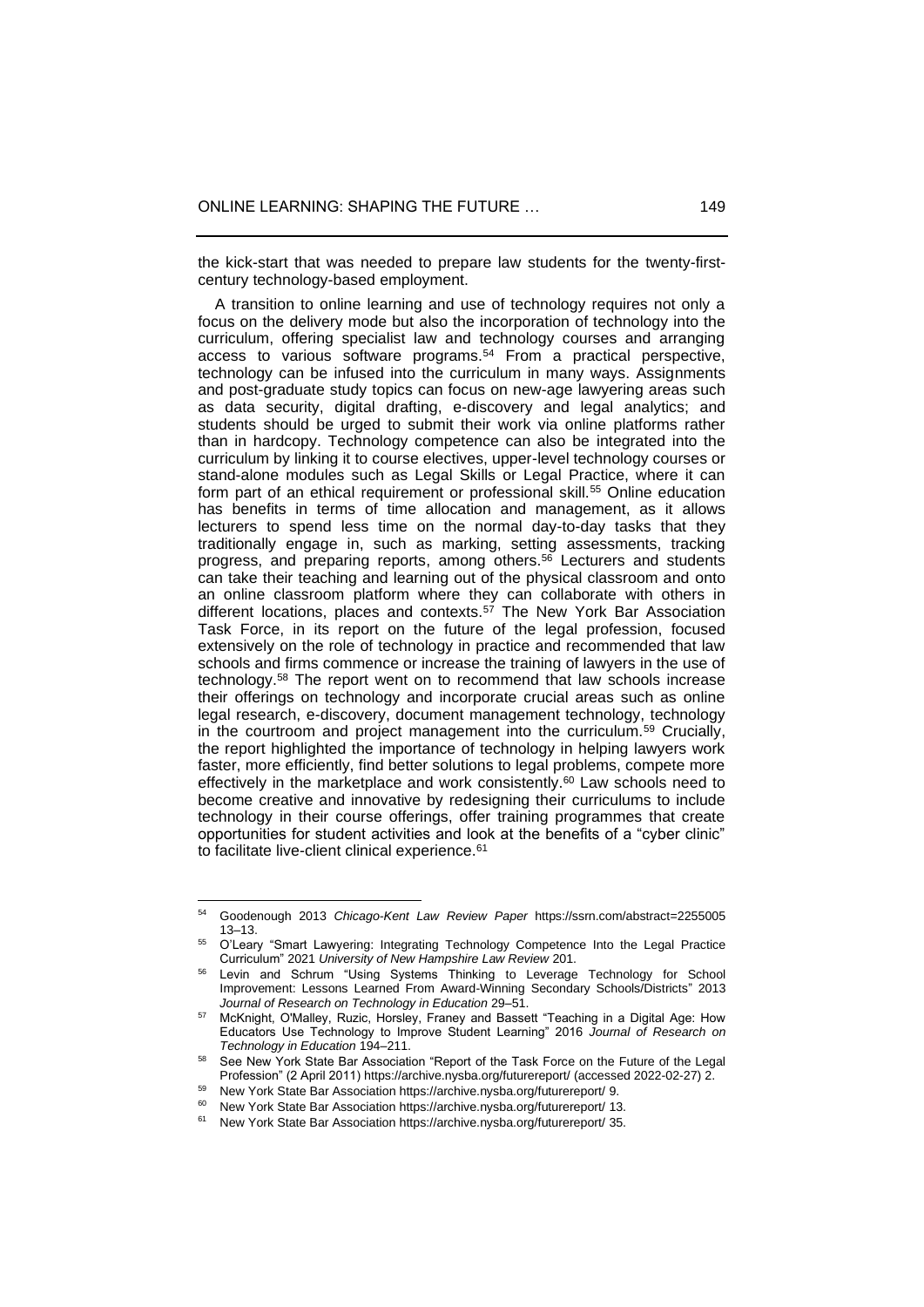Going forward, a number of technological initiatives can be undertaken by law schools for a smoother and more effective transition to online learning. A one-size-fits-all approach to instructional design should be avoided at all costs.<sup>62</sup> The unique needs and characteristics of each student must be considered.<sup>63</sup> The urgent need to facilitate access to financial aid as well as technological equipment cannot be ignored.<sup>64</sup> Content material should be provided in multiple formats, and tools should include accessibility features such as text-to-speech, keyboard shortcuts and alternative text.<sup>65</sup> Lectures should be recorded, and video and audio content should be captioned.<sup>66</sup> Online learning requires a flexible approach and the lecturer should prioritise project-based assignments, asynchronous participation and flexi-time for student assessment, lectures, tutorials and consultations.<sup>67</sup> Tracking a student's progress is extremely important but can be time-consuming for any lecturer. However, major advancements in technology now allow adaptive learning programmes to track a student's answers to questions, pick up areas of concern and then use an algorithm to adapt material to meet the specific need of each student.<sup>68</sup> Popular social networking sites such as Google, Google Drive and Google Plus can be used to facilitate collaboration virtually between students, mentors, legal professionals and others with discussion points around current trends, new innovations in law, new cases and legislation, practical skills and any area of study or research.<sup>69</sup> The arena for learning, exploring, conducting research and collaborating with others knows no boundaries and the click of a button now allows any student to transcend the confines of a lecture hall or library.

#### **5 CONCLUSION**

There is no doubt that online education is here to stay and most of our higher education institutions have already embraced it into their teaching and learning landscape. Despite the many problems, shortcomings and challenges highlighted in the transition process, online teaching is the only mode that can secure teaching continuity in these uncertain times. It is true that the technological competence of both students and lecturers, as well as the systemic and contextual factors that impede access, cannot be ignored.<sup>70</sup> However, the new digital age requires critical thinkers and

The research project conducted by Naffi, Davidson, Patino, Beatty, Gbetoglo and Duponsel met remotely with staff from 19 centres in Canada, the United States, the United Kingdom, France and Lebanon and published their findings in an article titled "Online Learning During Covid-19: 8 Ways Universities Can Improve Equity and Access" (30 September 2020) http://theconversation.com/online-learning-during-covid-19-8-ways-universities-canimprove-equity-and-access-145286 (accessed 2021-01-10).

<sup>63</sup> *Ibid*.

 $64$  *Ibid.*<br> $65$  *Ibid.* 

<sup>65</sup> *Ibid*.

<sup>66</sup> *Ibid*.

<sup>67</sup> *Ibid*.

<sup>68</sup> Pistone 2015 *Journal of Legal Education* 587.

<sup>69</sup> *Ibid*.

Kimmons, Miller, Amador, Desjardins and Hall "Technology Integration Coursework and Finding Meaning in Pre-Service Teachers' Reflective Practice" 2015 *Education Tech Research Dev* 809.